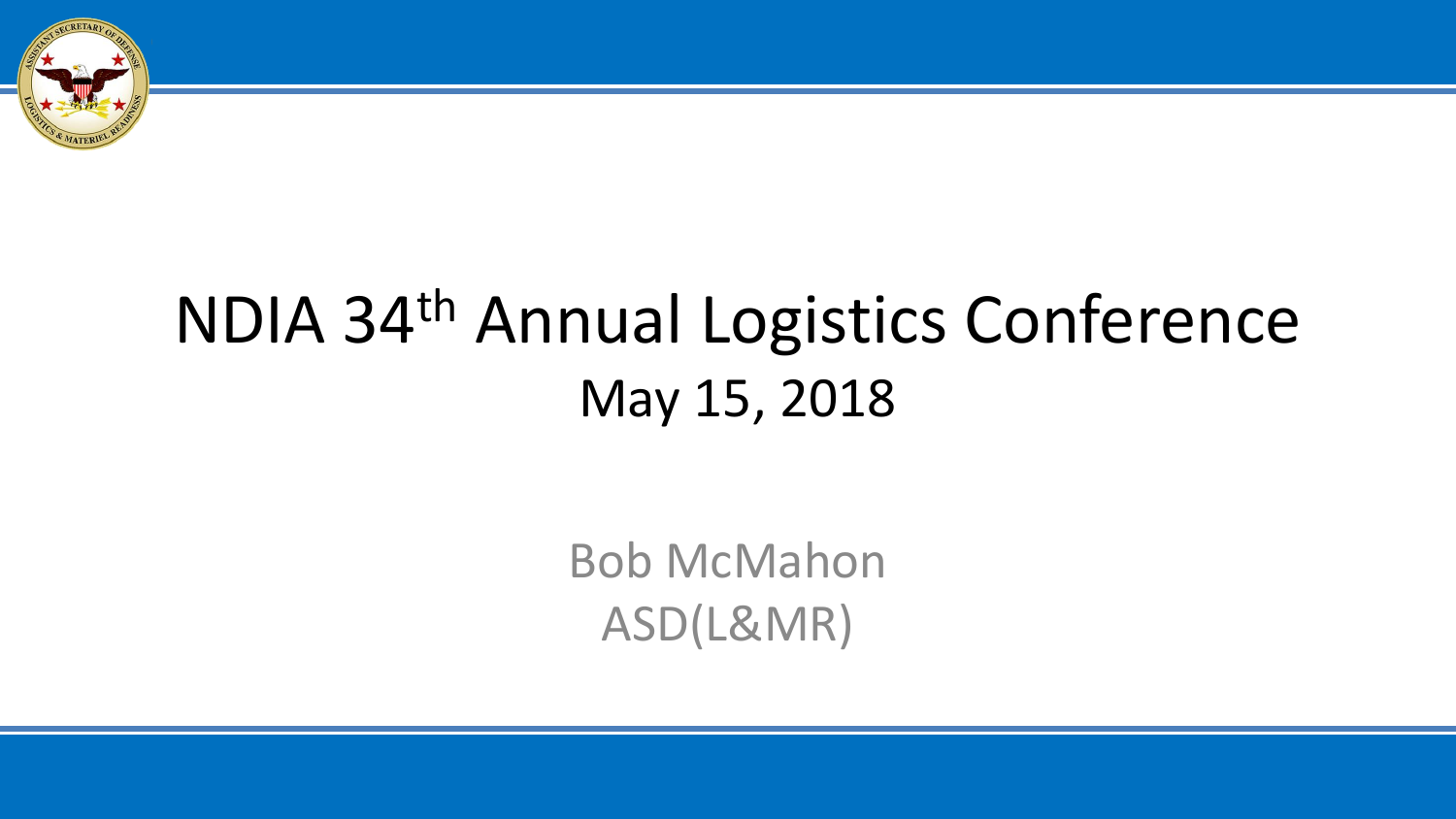

#### **AT&L Transforming to A&S and R&E**

- Thus Far…
	- Acquisition & Sustainment
	- Research & Engineering
	- Integrate EI&E with L&MR
- 120-Day Timeline to Define A&S

• More to Come…Soon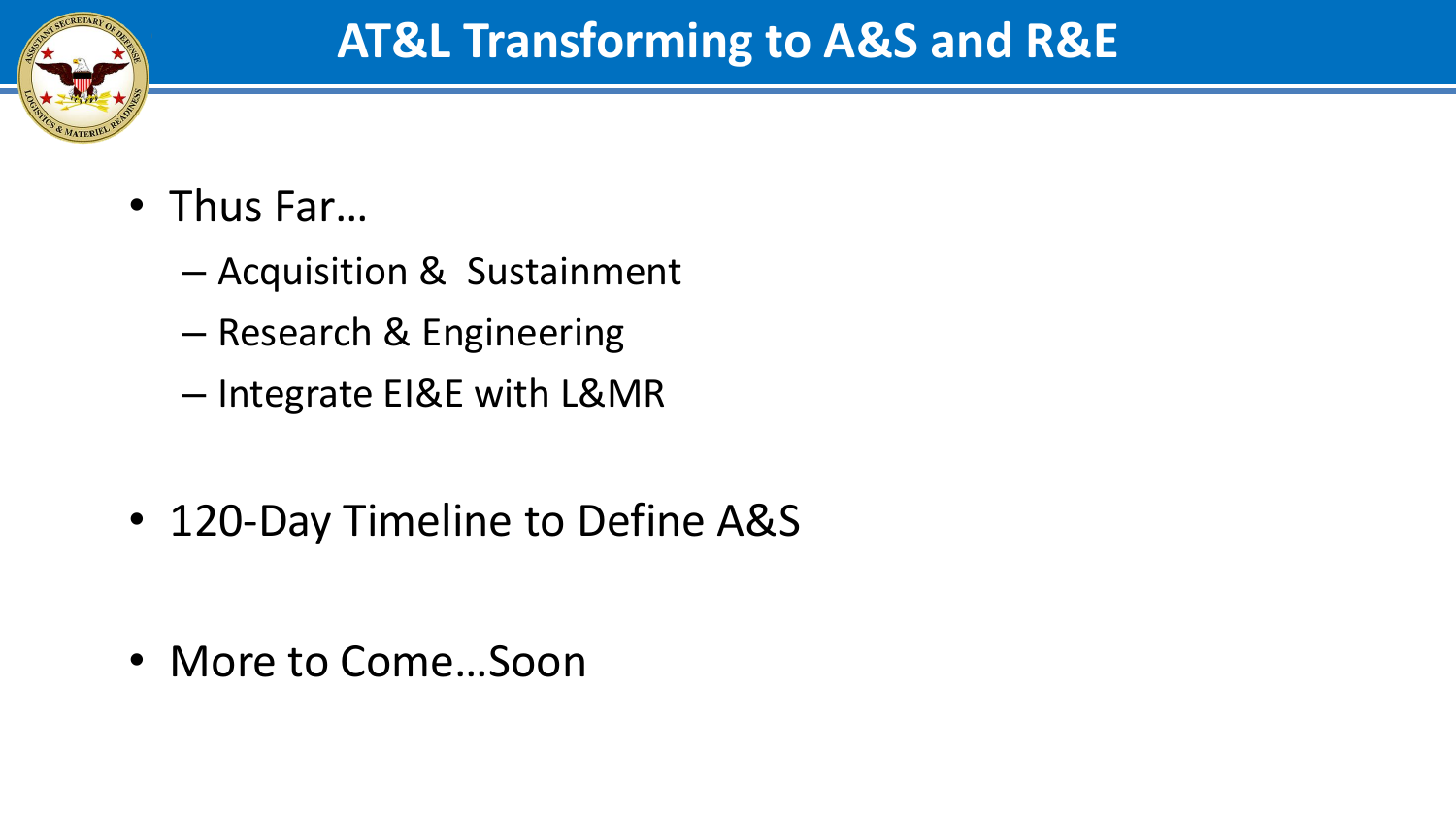

## **National Defense Strategy**

- The Threat
	- Long-term Strategic Competition with China and Russia
	- Destabilizing Actions of Iran and North Korea
	- Defeating Terrorism
- Attributes
	- Lethal, Resilient, and Agile Joint Force
	- Performing at Affordability and Speed
- Composition
	- Modern, Flexible, and Tailored Nuclear Deterrent
	- Globally-Capable Conventional Force
	- Competent Irregular Force
- Three Lines of Effort
	- Enhance Readiness and Lethality
	- Strengthen Alliances
	- Reform DoD for Greater Performance and Affordability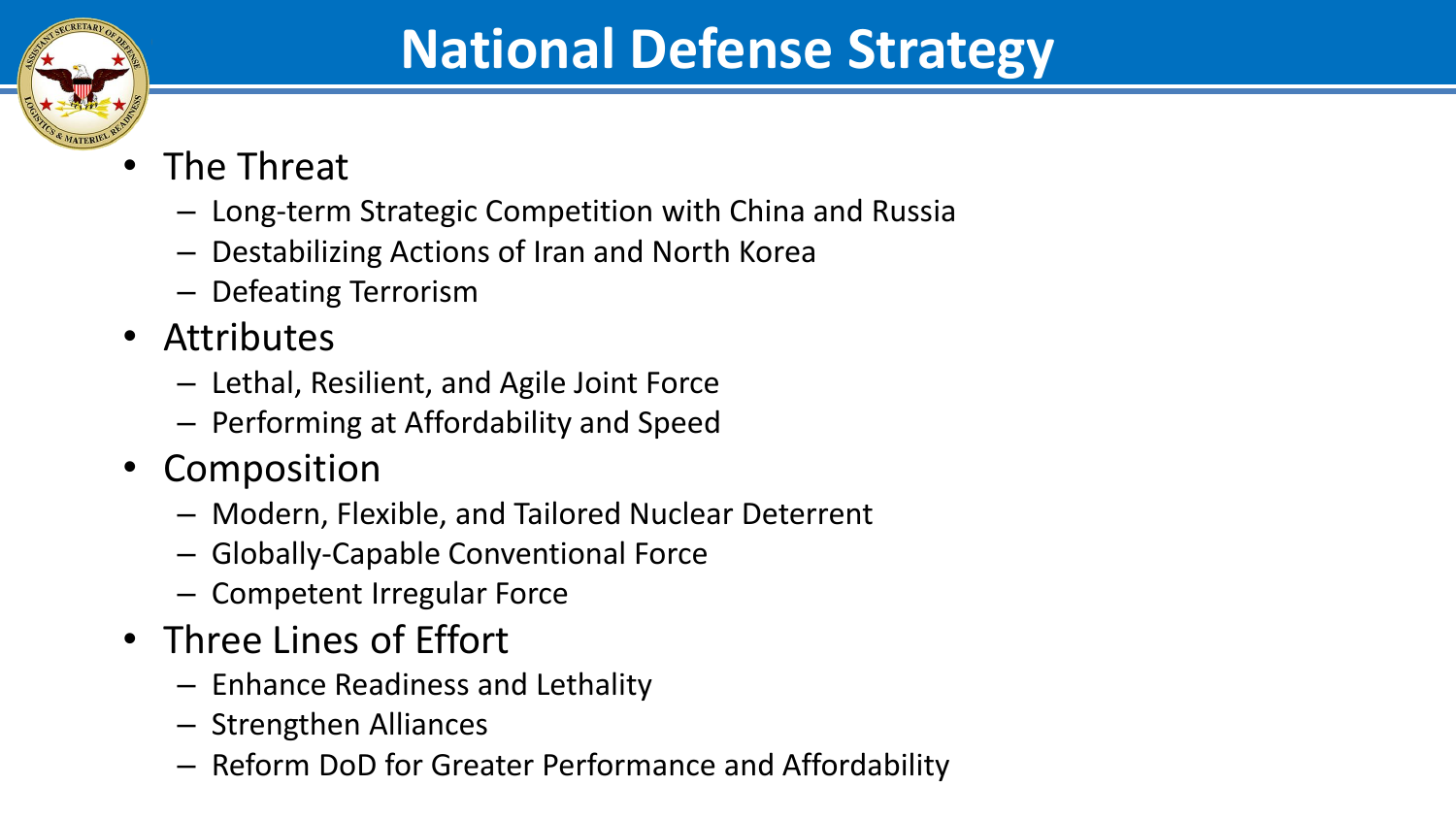

- LOE #1: Improve Readiness and Lethality
	- F-35 Sustainment… Improve availability and reduce cost
	- Improve Materiel Availability…Define "the" metric & drive improvement
- LOE #2: Strengthen Alliances
	- Improve weapon system support to our allies & FMS partners
	- Foster improving logistics processes for our allies & FMS partners
- LOE #3: Reform to Enhance Performance & Affordability
	- Create a more effective & efficient sustainment enterprise
		- Both weapon systems and installations
	- Create a more effective & efficient logistics enterprise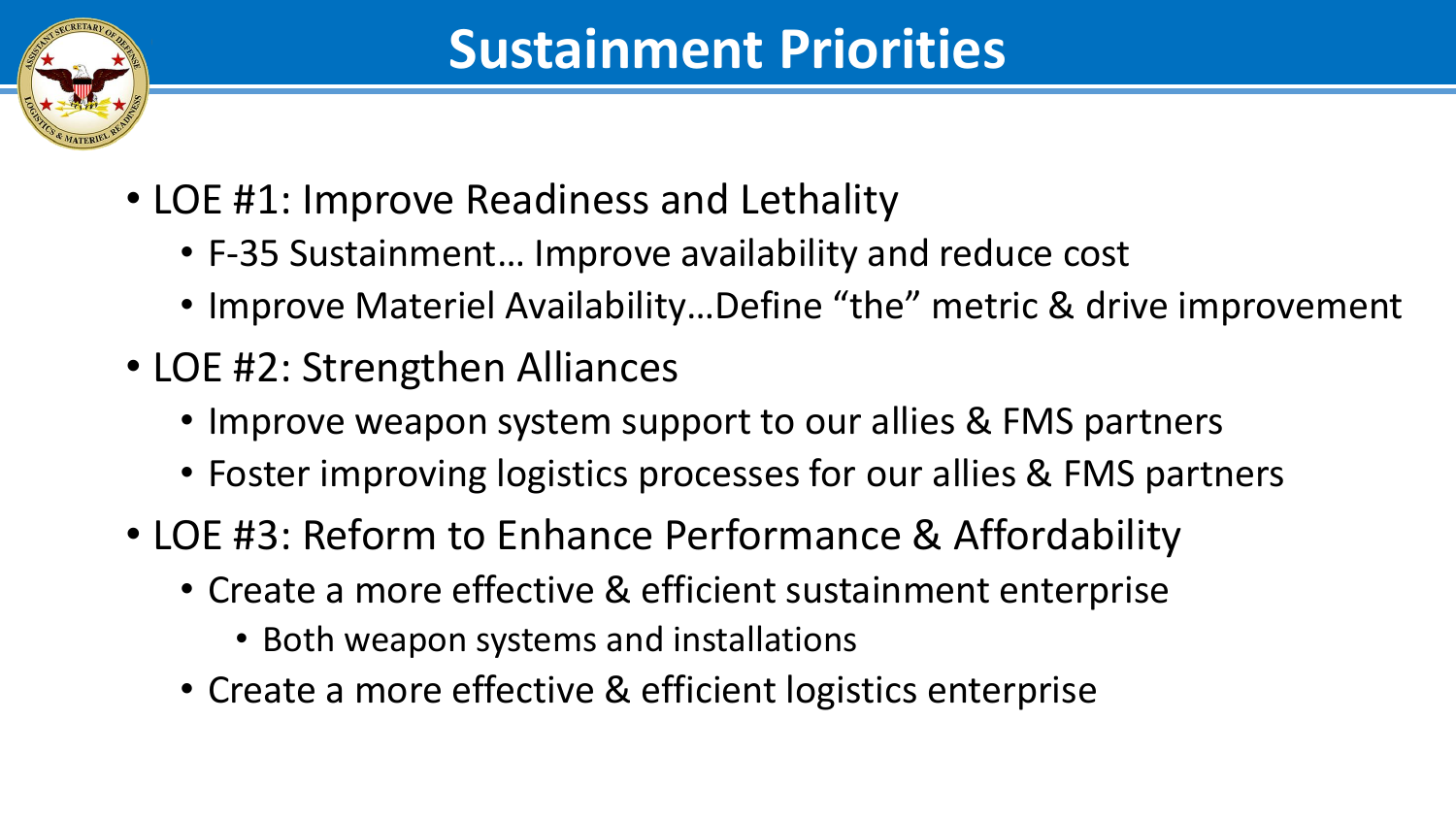#### **Operationalizing Line of Effort #3**



**Cost**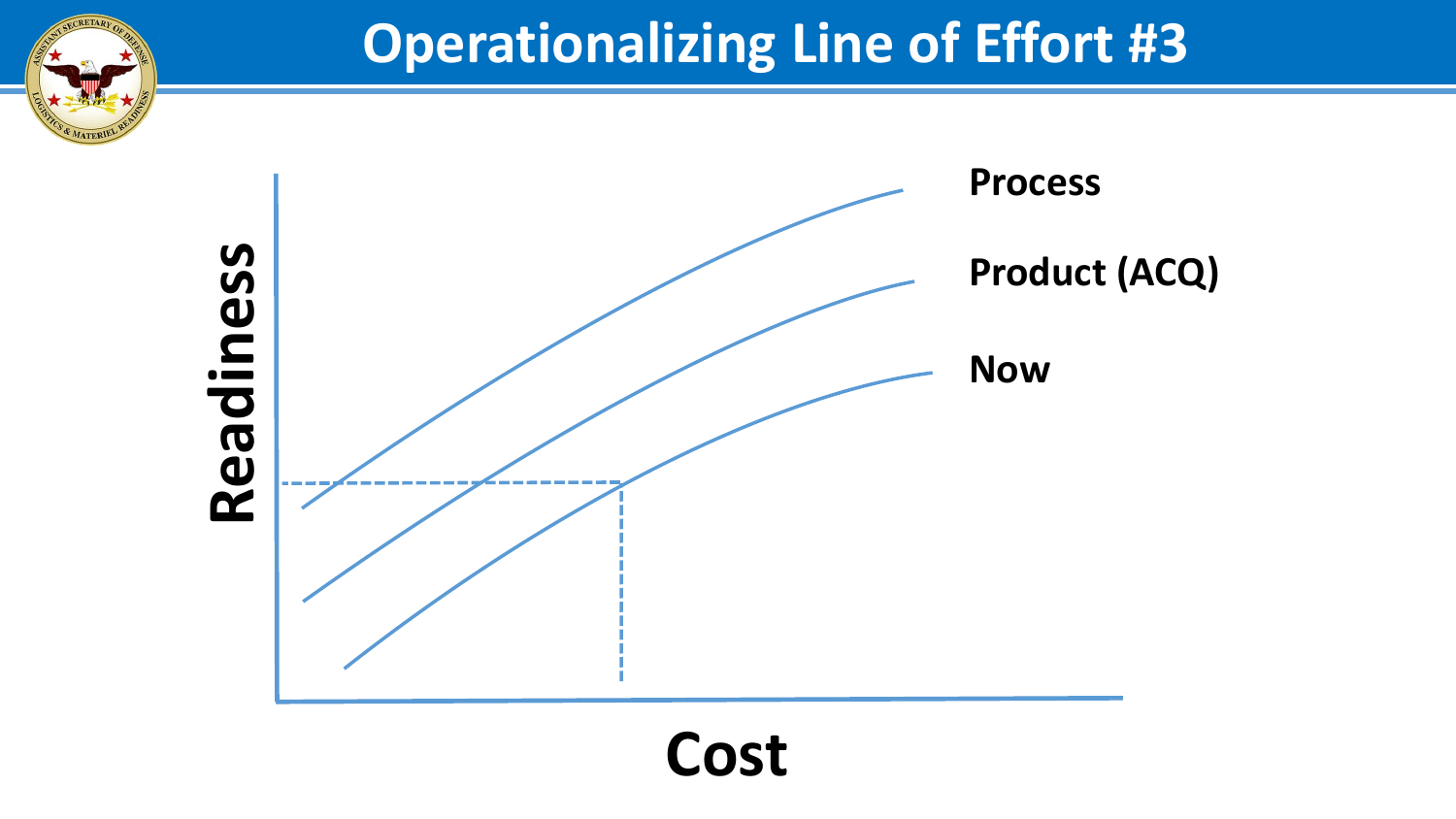

- Product Support…Up Front and Early
- PBLs…Where Appropriate
- Tech Data…Know What We Need and Buy It
- Intellectual Property…Find a Win/Win
- Supply Chain…Leverage Existing Capabilities
- PDM vs. Modification
- Interim Contractor Support…Define the End State
- Depot Source of Repair Process (DSOR)
- Condition Based Maintenance…Just Do It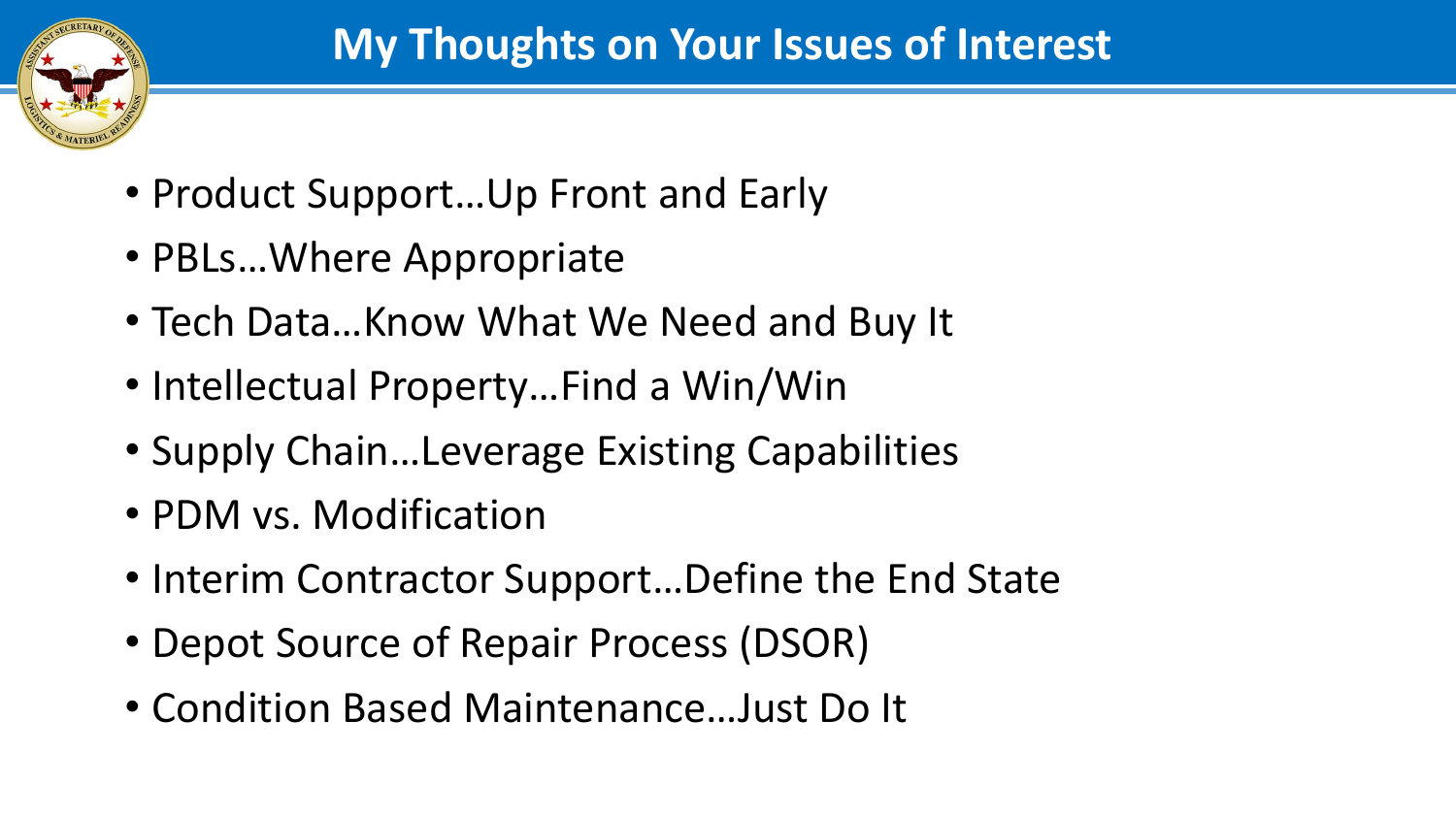

## **Final Thoughts**

- Need a Viable Organic and Commercial MRO Capability
- Partnering Needs to Start Early
- Product Support Must Start at Conception
- Sustainment Must Be Performing at Affordability & Speed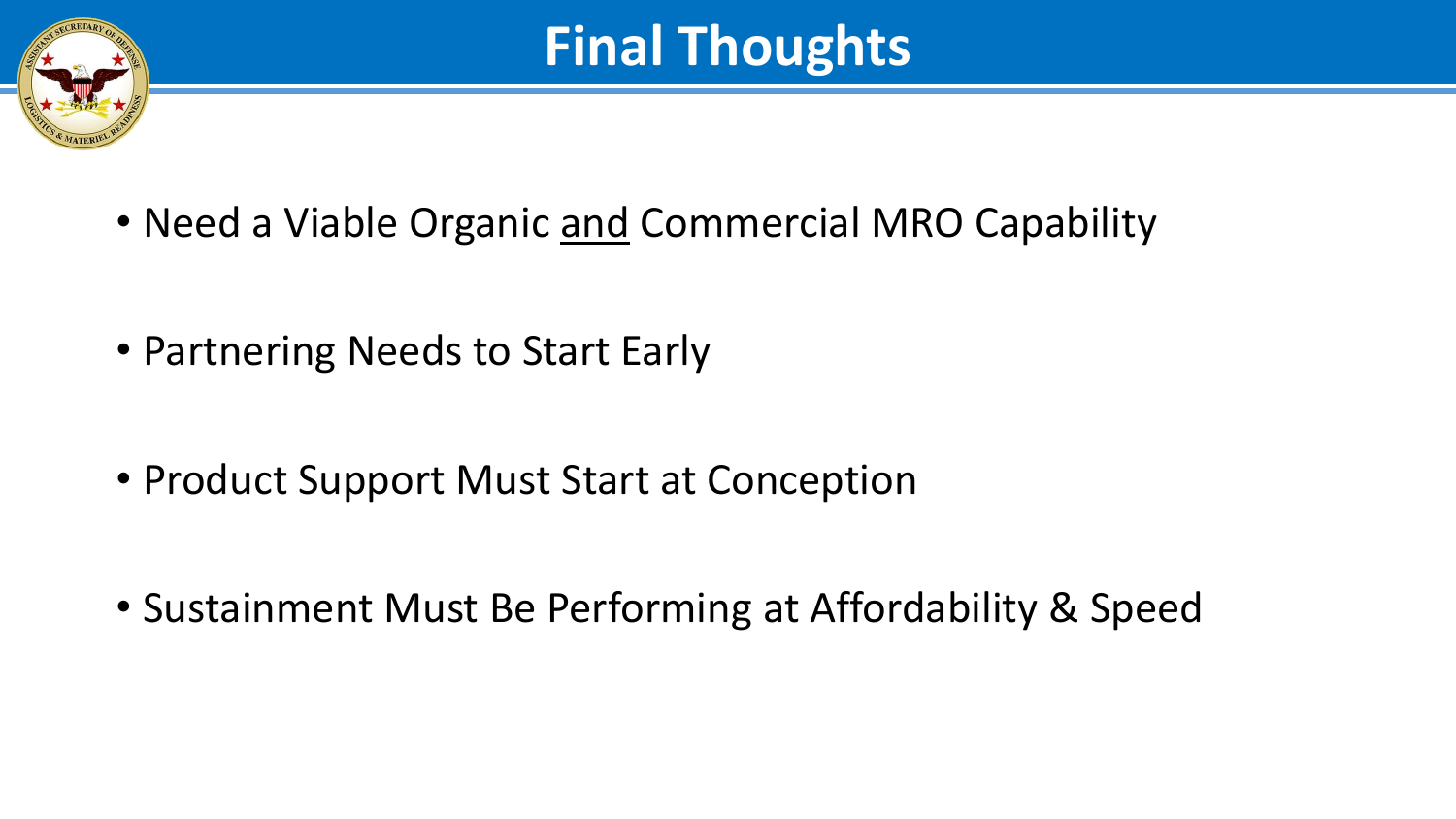

### **Evaluation of Potential Initiatives**

| <b>High Impact</b><br>on Readiness<br>Low Impact<br>on Readiness | <b>Enterprise Maint Metrics</b>                                                             |                                                                                                                                              |                                                                               |                                                     |
|------------------------------------------------------------------|---------------------------------------------------------------------------------------------|----------------------------------------------------------------------------------------------------------------------------------------------|-------------------------------------------------------------------------------|-----------------------------------------------------|
|                                                                  | <b>IP Data Rights</b>                                                                       | <b>Catalog Data Cleanup</b><br><b>Sustainment KPP/KSAs</b>                                                                                   | <b>Commodity Approach to</b><br><b>Component Readiness</b>                    |                                                     |
|                                                                  | <b>Fund Acceptable Risk</b>                                                                 | <b>Munitions Mgt</b>                                                                                                                         | <b>Alt Forecasting</b><br><b>Improve BOM Accuracy</b>                         | <b>Supply/Maint Data</b><br><b>Interoperability</b> |
|                                                                  | <b>Maint Tech Insertion</b><br><b>LoT Buys</b>                                              | <b>PREPO Munitions</b>                                                                                                                       | <b>Industrial SS&amp;D</b>                                                    | <b>Organic Right of Refusal</b>                     |
|                                                                  | <b>Surge Sealift</b><br><b>RFID to GPS</b><br><b>WOG: C&amp;T</b><br><b>Reinforce 50/50</b> | <b>Maint Workforce</b><br><b>Personal Property</b><br><b>Handheld Devices</b><br><b>Sealift Booking</b><br><b>WOG: Medical WOG: Subsist.</b> | <b>USTC Cloud</b><br><b>SNO</b><br><b>Expand CBM+</b><br><b>Document Svcs</b> | <b>COTS TMS</b><br><b>Traffic Mgt</b>               |
|                                                                  | <b>Divest LESO</b>                                                                          | <b>TWCF</b><br><b>Disposition Svcs</b><br><b>Mail</b>                                                                                        | <b>Procurements to DLA</b>                                                    |                                                     |
|                                                                  | <b>Low Cost</b><br><b>Reduction</b>                                                         | <b>Implementation Complexity:</b><br>Low – High – Underway                                                                                   |                                                                               | <b>High Cost</b><br><b>Reduction</b>                |